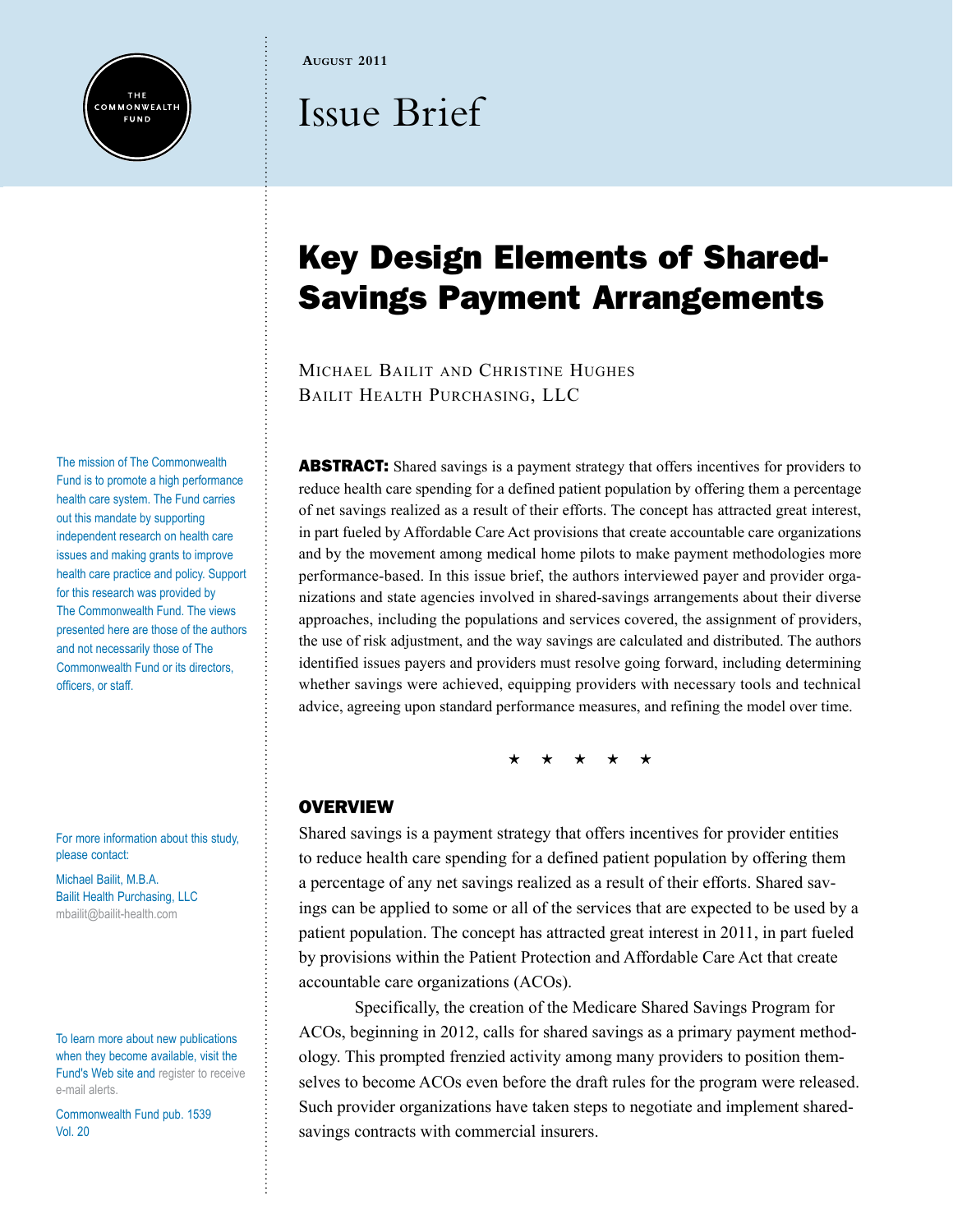Added interest in shared savings comes from the movement among medical home pilots to make payment methodologies more performance-based. A few early pilots have employed shared-savings approaches and others are developing or implementing plans to do so. $<sup>1</sup>$ </sup>

Shared savings is not a wholly new reimbursement model. While it has not been widely used, there are existing examples of the concept in operation that predate the Affordable Care Act. Examining the characteristics of these models may increase understanding regarding how best to structure shared-savings arrangements and the decisions faced in constructing them.

In this issue brief, Bailit Health Purchasing conducted 32 telephone interviews with payer and provider organizations and state agencies that indicated they were involved in independent past, current, and planned shared-savings payment arrangements. The 27 assessed shared-savings programs were primarily applied in primary care practice medical home programs and in ACO-like payment arrangements involving a more broadly defined provider organization. Approximately one-third of the arrangements were formed through medical home or medical home-like programs. The medical home and ACO-like sharedsavings models did not differ considerably in construction beyond medical home programs providing supplemental PMPM payments and ACO-like programs that did not. Approximately two-thirds of the arrangements were implemented in 2010 or 2011.

There are a few key issues which payers and providers must resolve as they design and implement shared-savings payments models. First, they must agree on how to determine whether savings were achieved so that there is both a meaningful incentive for the provider and reasonable protection that calculated savings do not reflect random variation in health care costs. This balance is difficult to achieve, especially in the case of smaller provider organizations.

Second, providers need tools to succeed if they are to transform care delivery. Payers can help provide some of these tools, including timely, trended performance data with targets and benchmarks, and giving

practices the ability to manipulate such data. They can also provide technical advice regarding knowledge and implementation of systems and processes to deliver better care more efficiently. In particular, smaller provider organizations may need additional assistance, as well as those that are not in robust financial health.

Third, while testing the application of varied performance measures across payers may be of value in the near term, competing sets of performance measures in shared-savings methodologies could eventually harm the effectiveness of the payment models, as providers will find it difficult to focus. There may be opportunities for regional coalitions to identify a common framework with which nonfederal payers might align.

Finally, national expectations are high that payment and delivery system reform will finally slow the inexorable march of health care cost growth. It will be necessary to learn within and across both payer and provider organizations from the successes and failures and to maintain a resolve to persistently refine the shared-savings payment model to maximize effectiveness.

#### PATIENTS, SERVICES, AND PAYMENTS IN SHARED-SAVINGS MODELS

#### **Which patient populations are included in shared-savings models?**

Shared-savings arrangements vary in terms of included patient populations, depending on whether the arrangements are applied in medical home models or ACO-like models. Medical homes tend to include fully insured commercial populations in single-payer models, and fully insured commercial populations and Medicaid managed care populations in multipayer initiatives. Patients covered by self-insured employers are included under some arrangements but not others. This is because of the varying policy positions taken by third-party administrators regarding charging selfinsured employers the supplemental per member per month (PMPM) payments usually made to practices under medical home pilots. Specifically, some administrators believe their administrative agreements with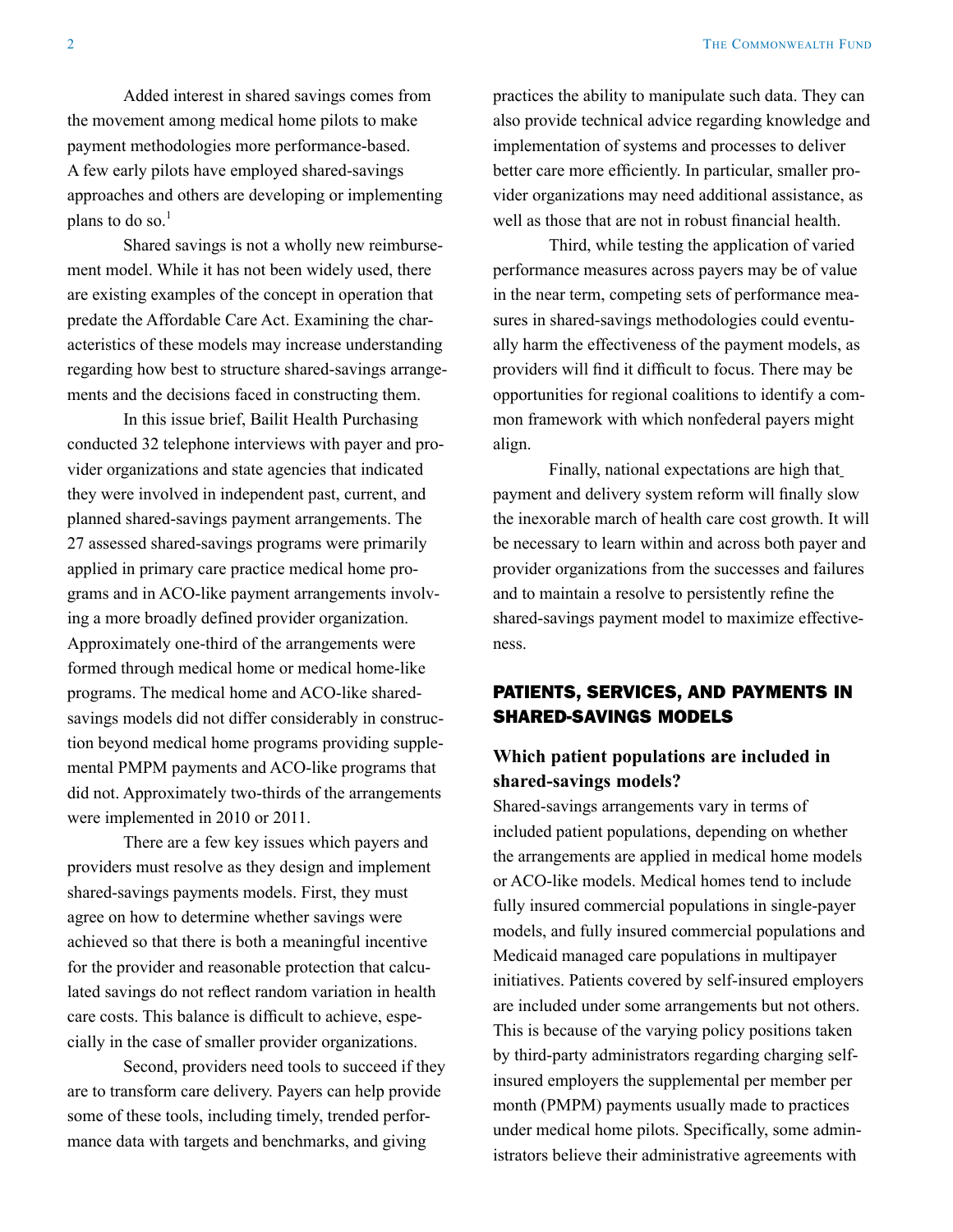self-insuring employers allow for supplemental payments to medical homes while others do not. In cases where the supplemental payments are not considered permitted under the administrative services agreement, some third-party administrators will ask self-inured employers to opt-in to such payments, some will invite employers to opt out, and others will not broach the subject with their self-insured employers. Finally, some administrators will treat different classes of self-insuring employers differently.

ACO-like shared-savings models, which do not routinely provide PMPM supplemental payments, are much more likely to include patients covered under self-insured employer contracts. These ACO-like shared-savings models are applied to a variety of different patient populations, most often including the following:

- only commercially insured and self-insured;
- only Medicare Advantage;
- commercially insured, self-insured, and Medicare Advantage, and
- traditional Medicare and/or Medicare/ Medicaid dual eligibles (in the context of CMS federal demonstrations).

In some cases the payer begins the sharedsavings program with one patient population and then expands to other patient populations in future years. Medicaid populations were rarely involved in the ACO-like shared-savings models, but were involved in medical home shared-savings models.

Finally, pediatric populations are excluded in some instances. This can be because of payer concern that the opportunities for savings, particularly in commercially insured populations, are not great due to the generally good health status of children.

#### **How are providers assigned responsibility for the patient population for which savings are calculated?**

For patients enrolled in a PPO product or in traditional Medicare, the patient population in almost all instances is defined by the use of a patient-attribution methodology that examines historical utilization patterns and attributes the patient to the provider entity with which the patient has the best-established care pattern. The pattern is typically assigned by determining with which practices the patient had the most primary care visits, or primary and specialty visit, for specified evaluation and management codes in the past 12, 18, or 24 months. In some cases, consideration is also given to the most recent visits, particularly in the event of a tie in the number of visits. The attribution is performed by the payer using the claim data.

For patients enrolled in an HMO product, the responsible provider is the provider entity with which the patient's selected primary care clinician is affiliated.

On occasion, shared-savings models will assess performance only for those patients who were continuously enrolled for 11 or 12 months of the year.

### **What services are included in the sharedsavings calculation?**

Most of the studied shared-savings programs assess savings relative to the full set of covered services for the patient population. These services vary depending upon the payer and the line of business; for example, commercial plan, Medicare Advantage, traditional Medicare, and Medicaid. There are programs that exclude certain services, however. Examples of excluded services include: organ transplants; prescription medications; behavioral health; pediatric services; dental services, except for limited services covered by health care coverage premium payments; out-of-area services; and nonpreventable inpatient and emergency department services.<sup>2</sup>

In some cases services are excluded because self-insured employers will carve services out to a specialty vendor (e.g., pharmacy), making the sharedsavings calculation more challenging to perform because the benefit is administered by the insurer for some members and not others. One carrier interviewed for this study described a method to adjust for such carve-outs.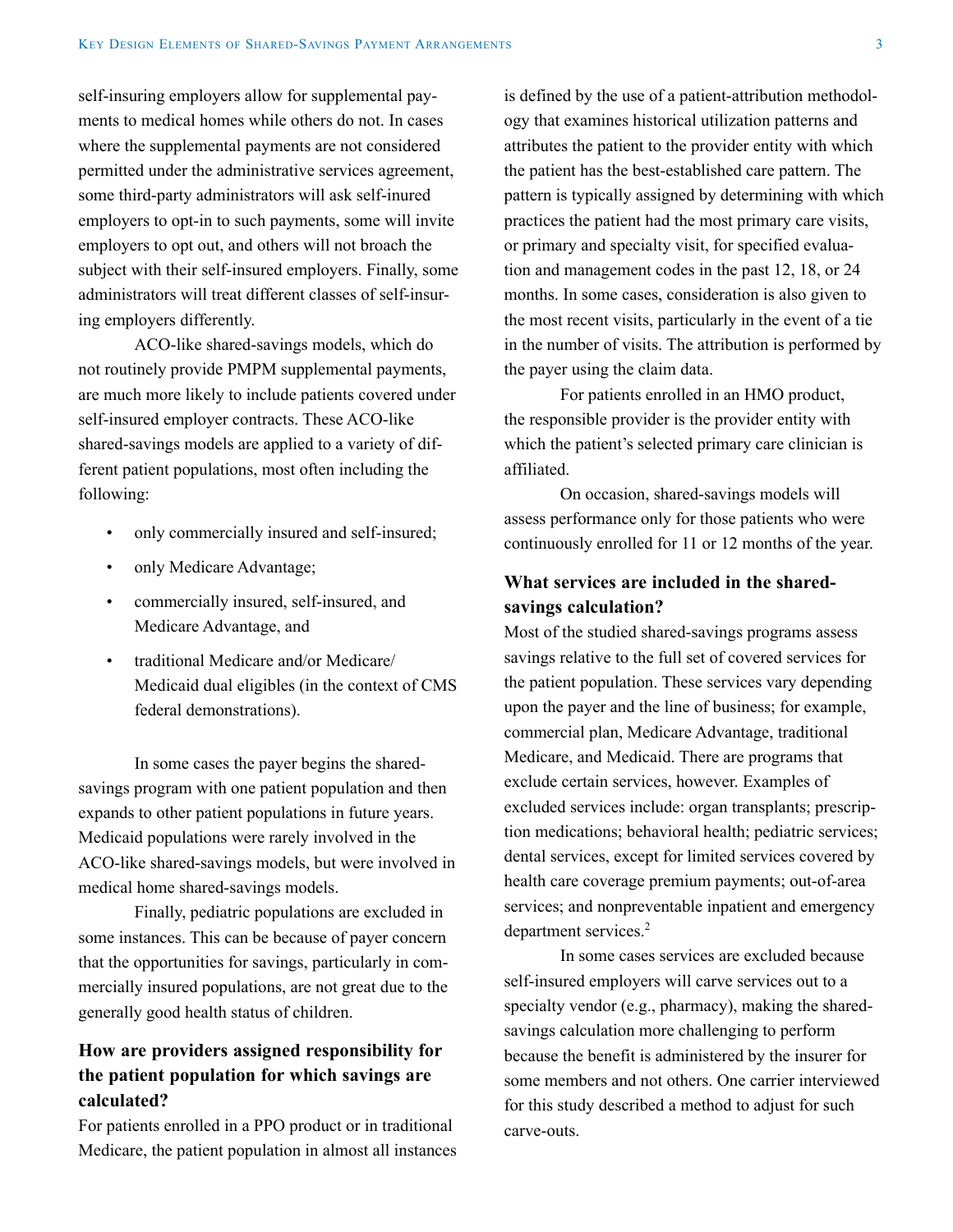In multipayer medical home arrangements that utilize multipayer claims databases, limitations to databases can potentially limit the services that are included. For example, Maryland's multipayer database does not always contain pharmacy claim information.

## **What payments are excluded from the sharedsavings calculation?**

In addition to excluding certain patient populations and services, shared-savings arrangements commonly exclude certain types of payments. Such payments include the following categories:

*Non–service-related payments.* Shared-savings arrangements will exclude consideration of payments that do not relate to the direct provision of services, including:

- performance incentive payments, such as payfor-performance bonuses;
- management fees;
- vendor-capitated payments (e.g., behavioral health, laboratory); and
- risk-contract settlements (including prior year shared-savings payments).

*High-cost outliers.* Shared-savings arrangements commonly remove costs related to patients with very high costs during the measurement period, which is typically 12 months. This is done by truncating the high-cost patients. The payer and provider entities define an annual per-patient expenditure level above which any medical expense will be either fully or partially excluded from the shared-savings calculation.

The dollar level at which patient-specific medical expense is truncated varies considerably. In most cases it is defined as a flat dollar amount, with an observed range of \$50,000 per year to \$500,000 per year. The most commonly reported truncation points were between \$100,000 per year and \$200,000 per year. Medical home model truncation points tend to be somewhat lower than those of the ACO-like arrangements.

While the flat dollar truncation approach is most common, there are other approaches to addressing high-cost patient outliers, including:

- making no adjustment;
- defining the truncation point in terms of standard deviation from the mean per patient annual medical expense, such as two and three standard deviation truncation points;
- varying the truncation point by patient population (e.g., commercially insured vs. Medicare Advantage) due to different patterns in spending by population;
- applying some percentage medical expense above the truncation point to the shared-saving calculation in order to motivate the provider to continue to engage in care management after the patient exceeds the threshold; and
- truncating based on utilization measures rather than cost measures (e.g., costs associated with inpatient stays in excess of 20 days).

In cases in which high-cost medical expenses are truncated, the payer either removes the value of those claims from the target being used for savings calculation or the payer "charges back" the cost of reinsuring the provider for purposes of shared-savings calculations.

Finally, on rare occasions, low-cost outliers are also excluded for the savings calculation. The implication of this practice on savings determinations is unclear.

## **How are supplemental payments and vendorcapitated payments treated in shared-savings calculations?**

Supplemental PMPM payments are common in medical home payment models. These payments are typically netted out as expenses in shared-saving calculations.

Vendor-capitated payments for services such as behavioral health or laboratory services are treated in one of two ways. The payments and associated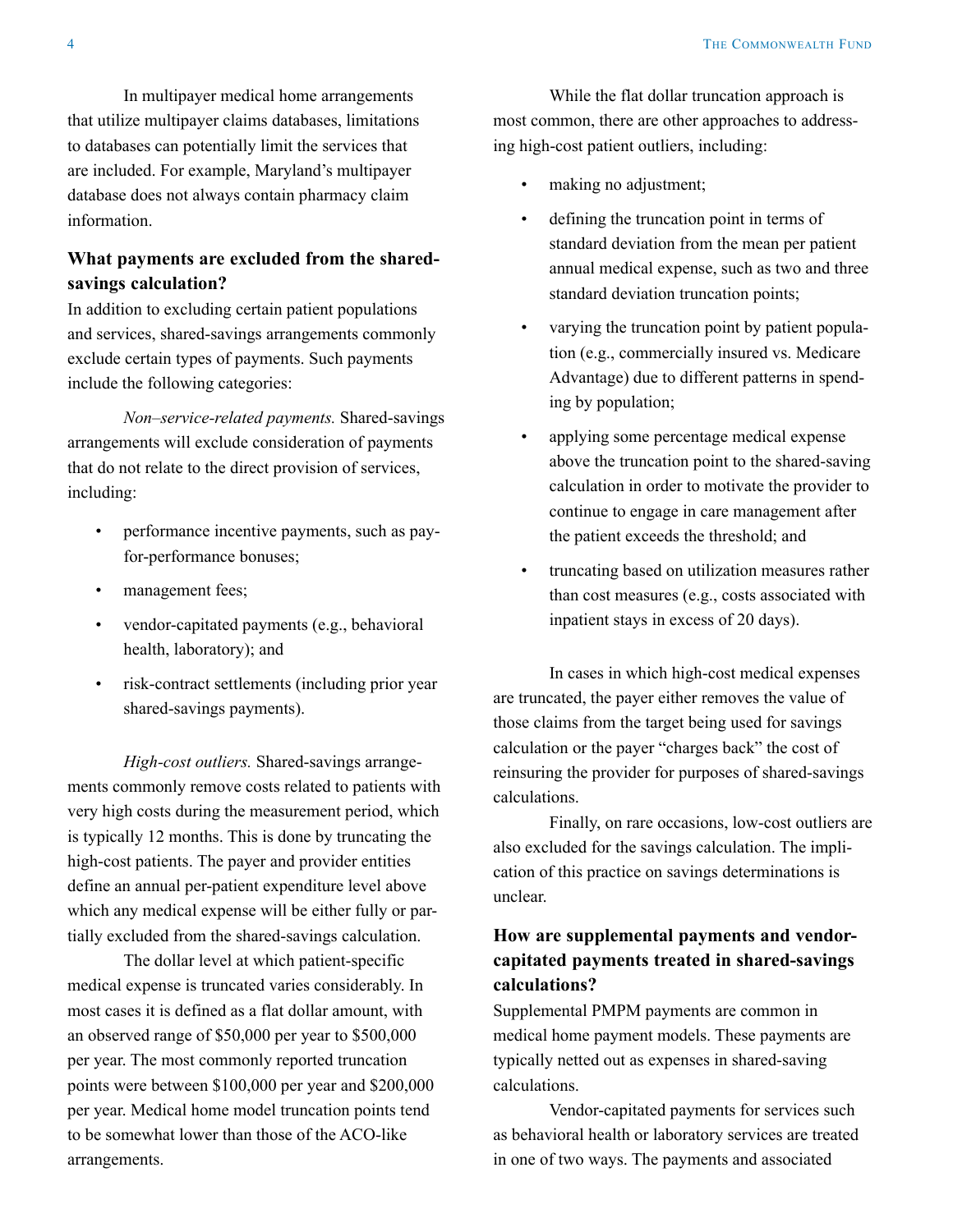services may be excluded altogether from the calculation. Alternatively, encounter data submitted by the capitated vendor can be priced per unit of service and included in the calculations.

#### SPECIAL ADJUSTMENTS TO SHARED-SAVINGS CALCULATIONS

#### **Do shared-savings calculations involve risk adjustment?**

Only about half of the studied models employed risk adjustment, with a few contemplating risk adjustment in the future. Those models that do employ risk adjustment use four different models: the Center for Medicare and Medicaid Services' (CMS) hierarchical condition categories methodology; the Prometheus payment methodology; or one of two leading commercial risk-adjustment software packages, the Johns Hopkins' adjusted clinical groups case-mix system and the Verisk Health Sightlines DxCG risk solutions product.

Models electing not to use risk adjustment were more likely to be medical home initiatives or believed that risk adjustment was not imperative because the shared-savings model involved comparing the provider's performance to its own past performance, with an assumption that the patient population risk burden would not vary much from year to year.

## **What in-kind or other supports do payers supply providers operating under shared-savings arrangements, and how are these treated in the calculation of savings?**

Payers vary considerably in their approaches to supporting providers operating under shared-savings arrangements. In the vast majority of cases, support is provided at no cost to providers. Only two payers interviewed for this study reported they charged providers for support. The value of the support was never reported to be netted out of any savings.

The primary form of payer support is the provision of reports and data, including:

• claim files for provider manipulation and analysis; these are most commonly desired by large provider organizations with the resources to maintain a sophisticated internal analytic function and that are seeking an alternative to multiple independent reports from different payers;

- access to a payer database with software tools that provide standard reports and allow for customized inquiries;
- a suite of patient attribution, utilization, cost reports, made available most often through a payer's Web portal; and
- ad hoc analyses at the provider organization's request.

In several instances payers provide by consultation physicians, nurses, or other payer staff to providers on the interpretation and applied use of data and reports. Assistance and consultation in delivery system redesign and practice transformation is less common and takes the following forms:

- learning collaborative or primary care practice coaching, primarily in medical home initiatives;
- care management training, both practice-based and inpatient;
- roundtables and forums for provider organizations to exchanges ideas and best practice; and
- hospital admission and emergency department notification.

## ACHIEVING ACCEPTABLE CONFIDENCE IN SAVINGS CALCULATIONS

## **What is the minimum size of a provider's panel of patients to participate in the shared-savings arrangement?**

Shared-savings arrangements vary significantly in terms of the minimum number of patients for whom a provider must care. While some studied models set no patient population minimum, either because they purposely elected not to or, more often, because they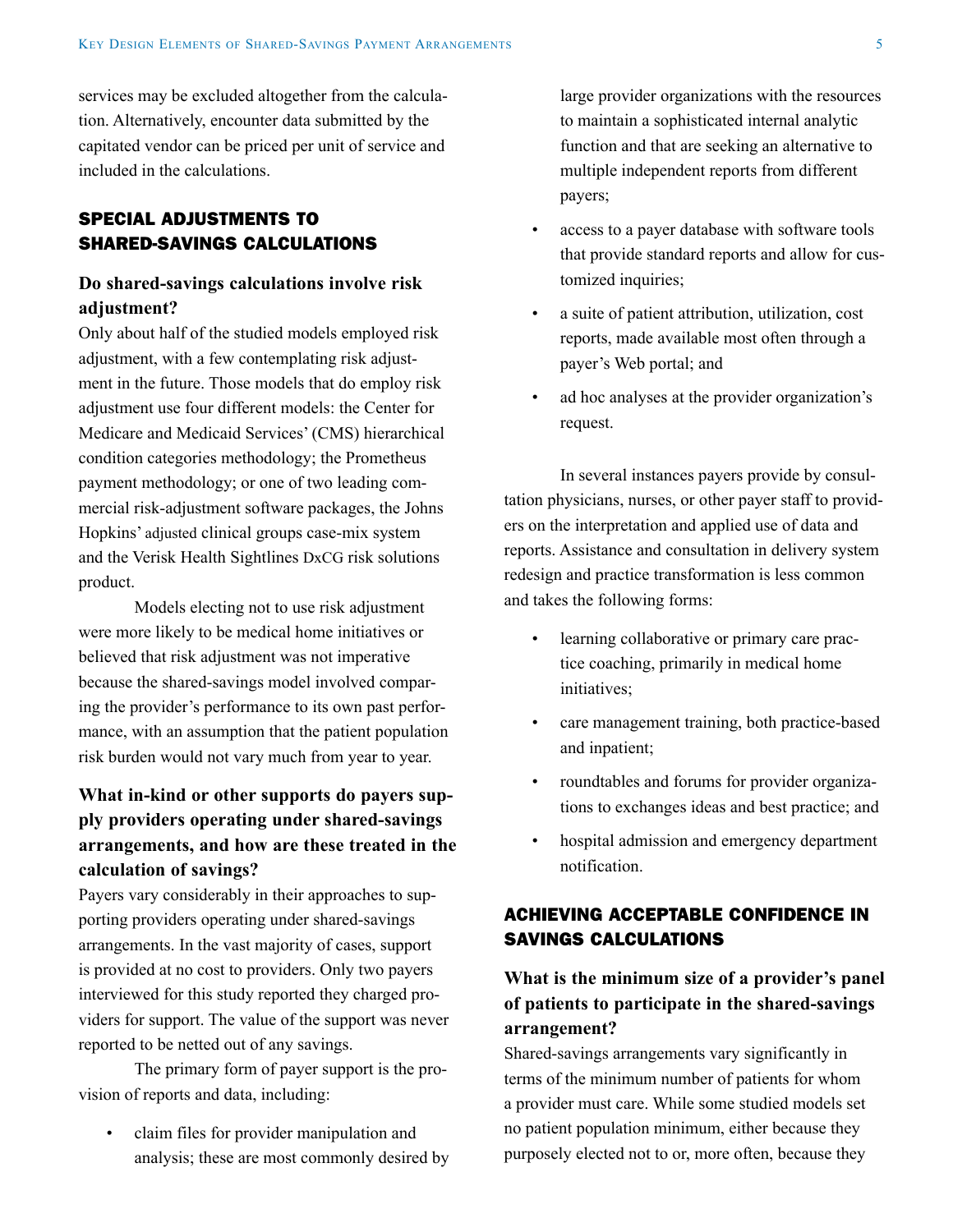involve very large provider organizations only, minimum patient populations are often required to ensure that savings calculations can capture savings with some degree of confidence of accuracy. Payers can be reluctant to enter into a payment model in which they may make additional provider payments that are not "real,"—that is, they may be the result of random variation. This is especially true because shared-savings arrangements by definition pose no downside risk to the participating providers. While adjustment for highcost outliers removes some degree of random variation in health care costs, it does not adjust for it all. Also, this high-cost outlier adjustment provides some protection to providers, but does not address the source of greatest concern to some payers—paying bonuses for random variation that produces low costs.

This issue is relevant for both ACO-like and medical home shared-savings arrangements, although sometimes more challenging for the latter because the participating provider entities have tended to be smaller.

For commercially insured populations, required minimum patient populations varied from 1,000 to 10,000. For Medicare patient populations (traditional Medicare and Medicare Advantage), the required minimum patient populations ranged from 333 to 5,000. The latter figure is the minimum proposed by CMS for the Medicare Shared Savings Program. In one case, the thresholds were defined for the total provider patient population and savings calculated for all participating payers for commercial, Medicare Advantage, and Medicaid managed care.

Shared-savings methodologies that are service-focused rather than population-focused, such as Prometheus Payment and the Medicare Acute Care Episode Demonstration also set minimum thresholds. In the latter case the threshold was set for providers to qualify for the demonstration.

The variation in approaches to setting minimum population sizes is a result of differences of opinion among actuaries and statisticians and differences in business strategy by payer executives in three key areas:

- the level of statistical certainty produced by different population sizes;
- the risk tolerance of payers relative to different levels of certainty and uncertainty; and
- the relative priorities set by a payer when considering goals relative to statistical delivery.

One interviewee observed, "The fundamental question is whether the main purpose of shared savings is to incentivize the practices to change or to accurately reward practices for their efforts." Another interviewee commented that at his health plan's minimum threshold there was still much practice cost volatility, and he knew that his actuaries would have preferred a much higher number than that which the insurer adopted. If he had done what the actuaries wanted, there would not be many groups with shared-savings arrangements.

Designers of shared-savings models face important trade-offs, especially if they want to apply shared-savings models to smaller provider entities or to provider entities with which a given payer may have coverage responsibility for a relatively small percentage of the provider's patients.

#### **How else do payers protect themselves against paying for savings that may not be "real?"**

In some instances, payers have taken an additional risk protection step beyond minimum patient population thresholds. This involves the payer retaining some percentage of initial savings before sharing any additional savings with the provider. In the CMS Physician Group Practice Demonstration, if savings were 2 percent or less of the value of the estimated budget, CMS would make no bonus payments. Practices would only begin to share savings above that level and then up to a maximum of 5 percent. This type of cap is a component that generally was not found in commercial payer models. In two other models the retained percentage before sharing savings was 2 percent; in a third model, it was 5 percent; and in a fourth model, the participants would not disclose the percentage.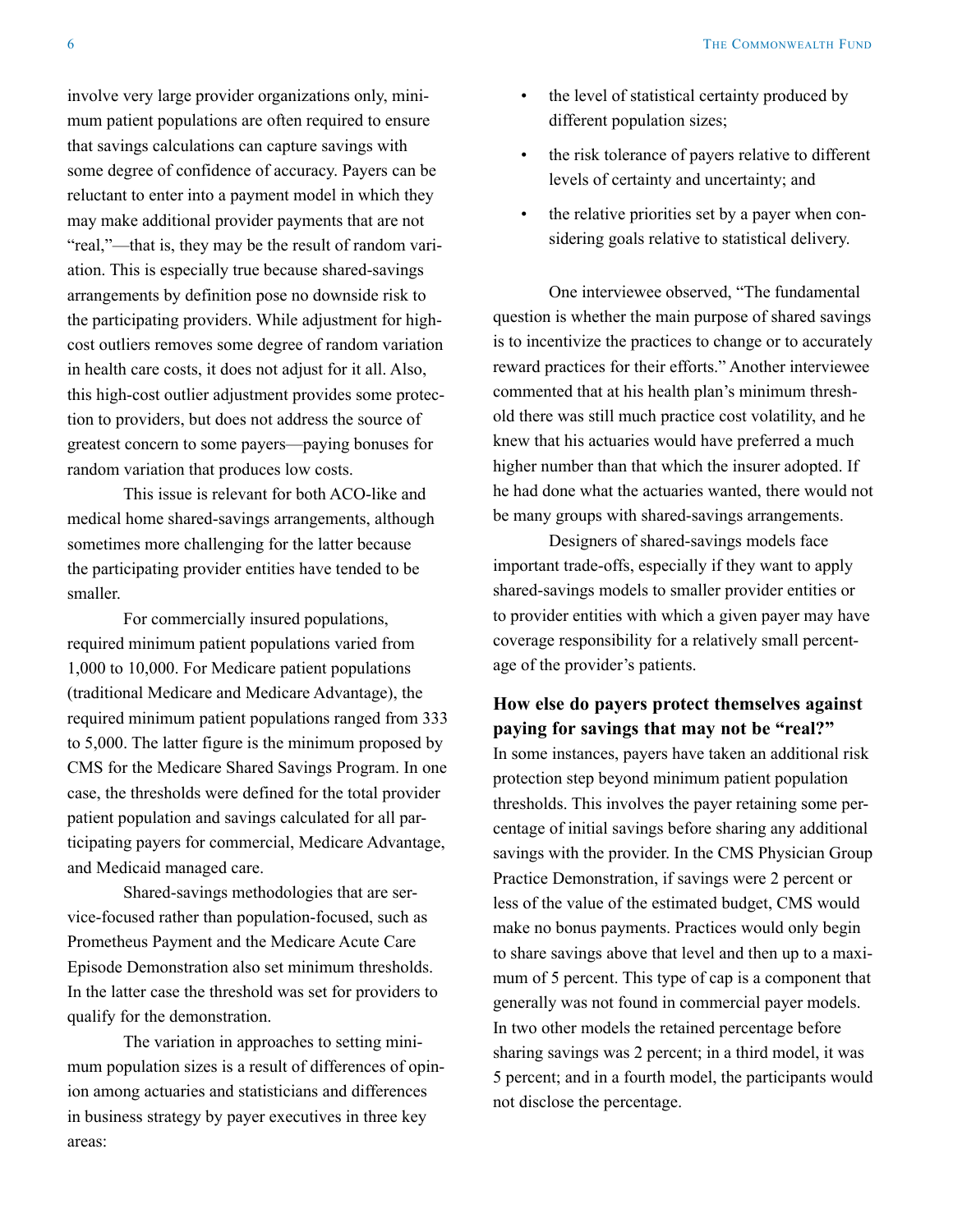For the Medicare Shared Savings Program, CMS proposes to set a minimum savings rate (MSR) that an ACO must exceed to share in savings. The MSR is defined by both the number of assigned beneficiaries and a CMS-chosen confidence interval. The percentage of savings that must be realized before any are shared with the provider are still far greater for smaller ACOs than for larger ACOs. For example, an ACO with 5,000 Medicare beneficiaries would need to save at least 3.9 percent before any savings would be shared, while an ACO with 60,000 Medicare beneficiaries would be required to save at least 2 percent before any savings were shared. This contrasts with the majority of commercial payer models that have no minimum savings rate or utilize a flat percentage.

CMS requires that the savings exceed the MSR before savings are shared, but it will then share savings after the first 2 percent. There are exceptional circumstances—not found in any of the other studied models—when the 2 percent requirement is waived.<sup>3</sup>

In some models there is purposely no payerretained savings because the savings are calculated for a service, rather than for a population. In these cases the payment rate for a specific service was discounted up front so that the payer automatically sees some savings prospectively.

## **What strategies have been adopted for providers that fall below the minimum patient volume thresholds?**

The shared-savings cases in this study typically followed one of three courses of action with regard to the involvement of smaller provider entities in shared-savings arrangements when minimum population thresholds were not met.

- 1. Most commonly, the payers would exclude from eligibility those providers whose patient population fell below the payer's established threshold, although in a few instances exceptions were made.
- 2. In some cases payers combined small-provider entities into a pool with other providers to

meet the threshold. Should the pool of providers earn savings, the savings are then be allocated across those providers that composed the group.

3. In a couple of instances, pooling was done for all participating providers.

Providers tend to argue against pooling or aggregating, as it results in a perceived loss of control and motivation. Some argue that pooling of all participating providers so dramatically reduces control that it is inconsistent with common understanding of shared savings. Providers appear to only support pooling if it is done across entities that have a preexisting contractual or organizational relationship.

In instances when pooling occurs, there are questions about how it is structured. Options include pooling providers by geographic proximity, organizational type, providers' primary specialty (for medical homes), patient mix, and baseline performance.

#### CALCULATING SAVINGS

## **How does the model determine if savings were achieved?**

A basic question for any shared-savings model is the method for determining whether the provider's efforts achieved any savings. Savings are typically assessed for a 12-month measurement period. Models typically assess savings in two ways:

*Comparison of provider-associated cost to a budget or target*. Under this arrangement, the payer considers the past costs associated with the provision of care to the provider-attributed patient population and projects forward future costs. Such forecasting may take into account projected general medical trends, changes in benefit plan design, and planned cost containment strategies to be implemented by the payer. The cost budget can be subject to negotiation, with one payer comparing the process to a rugby match.

Approximately two-thirds of the studied models use a budget or target approach. In at least one instance the target was informed by looking at best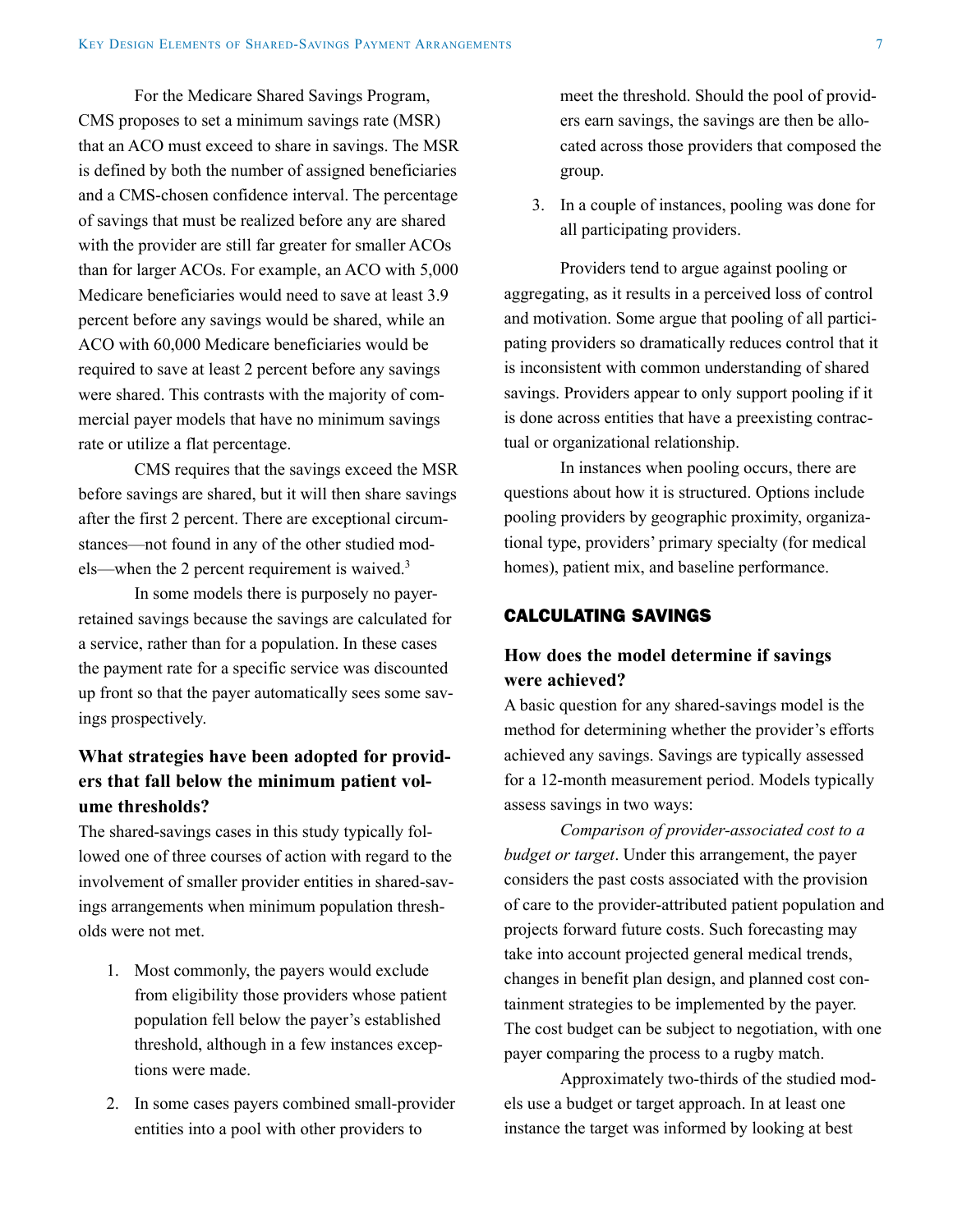practice in the region and using those data, in part, to set the target.

The proposed Medicare Shared Savings Program uses a target or benchmark approach. As stated in CMS materials, "CMS would . . . develop a benchmark for each ACO against which ACO performance is measured to assess whether it qualifies to receive shared savings . . . . The benchmark is an estimate of what the total Medicare fee-for-service Parts A and B expenditures for ACO beneficiaries would otherwise have been in the absence of the ACO."<sup>4</sup> CMS proposes setting its benchmark based on claims data from the previous three years for beneficiaries who would have been assigned to the ACO, with the most recent years weighted most heavily and adjustments made to account for the increase in national Medicare fee-forservices expenditures.

*Comparison to a control group*. In some cases the rate of change in the PMPM costs of patients attributed to a provider are compared with those of either a select comparison group or to the payer's full regional provider network (otherwise known as "book of business"), with the provider included or excluded from the book-of-business calculation. If the provider's trend rate falls below that of the control group, the difference in trend rates is used to calculate the amount of the savings. In some cases the control group is negotiated and in other cases it is defined by the payer.

There are some additional variations with regard to the implementation of these two approaches:

- Savings can be calculated by comparing the PMPM costs of patients attributed to a provider to the prior year experience, without any comparison to a control group.
- Both the budget and the control group trend comparison can be calculated using a subset of services rather than something approximating or equally total medical expense. For example, the model can consider only expenses related to inpatient hospital use and emergency department service use, since these two areas are usually considered to be two primary sources

of savings. It can also consider trend rates for only patients with chronic conditions for whom cost savings opportunities may be greatest.

Those who support the budget approach say that its strength is allowing providers to know what needs to be achieved. Its detractors note the perilous nature of forecasting medical trends for purposes of establishing a budget, noting the impact of unanticipated events such as flu epidemics and sudden changes in the economy.

Those who support the control group approach note that it protects against external factors that significantly drive medical expense trends and uses real, rather than projected, figures to assess savings. Its detractors observe that control groups are not always easily defined (and will become less so as payment reform expands) and that the computations to ensure true comparability—including possible adjustments for case mix, changes in product mix, provider contract rates, and geographic factors—can be complex.

#### DISTRIBUTING SAVINGS

#### **For what percentage of savings are providers eligible?**

Shared-savings models take many different approaches toward allocating savings between the provider and the payer. For multiprovider entities, there are further metrics for allocation of savings among the providers.

The most common distribution of provider and payer net savings is 50 percent to the provider and 50 percent to the payer.<sup>5</sup> As discussed further below, in many cases the provider percentage is contingent on acceptable or strong performance on a set of measures. While a 50/50 split arrangement is most common, there are many other approaches, including:

- the provider earning more than 50 percent, with percentages rising to 65 percent and even 80 percent;
- the precise provider share can be determined by the provider's nonfinancial performance using a set of measures, with the distribution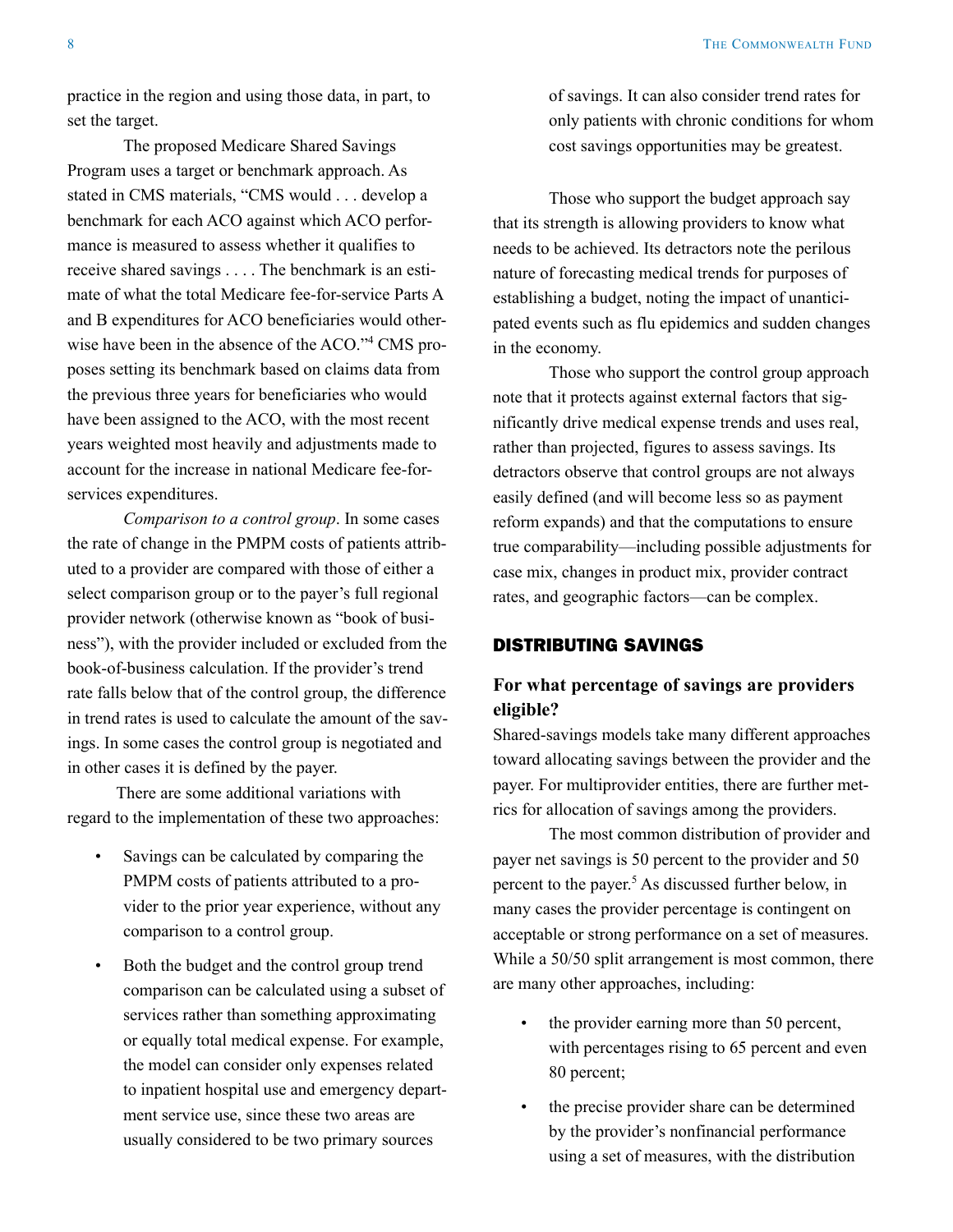of savings scaled from 0, 20 percent, or 40 percent.

- providers can earn a flat percentage, but the total dollars shared can be capped; for example, in one arrangement the payer shares savings up to 6 percent after an initial 2 percent payer retention. With a 50/50 split, the most the provider can earn is 3 percent of the budget amount; and
- in the Prometheus Payment model, the payer takes its savings out of the bundled payment and then the provider earns whatever savings it can generate from the discounted payment.

As is the case with other shared saving design elements, the percentage of savings for which each party is eligible is often subject to negotiation.

## **Are the size of provider savings payments contingent on considerations other than savings achievement?**

Almost every observed shared-savings model uses performance on access, patient experience, quality, and/or service utilization to determine the percentage of savings the provider will receive. The measures most often tend to address preventive and chronic care services, and for ACO-like entities, acute care services.

*Gates and ladders.* In some models, performance measures serve to define a minimum qualification or "gate." If the provider meets the minimum performance requirement, it is entitled to a fixed percentage of savings. Other models are more complex. They define a gate, but also specify that the provider can increase its savings beyond that amount by performing better relative to a performance measurement set and moving up a "ladder." In such instances, the percentage of savings eligible for meeting the minimum standards—that is, passing through the gate—is typically less than 50 percent.

The proposed Medicare Shared-Savings model may be the most complex example of this latter approach, with 65 measures spread over five performance domains, and providers expelled from the program for not meeting minimum performance standards for one domain for two years. Each measure within a domain is worth a maximum of two points and a minimum of zero points, with points assigned based on performance relative to national Medicare fee-for-service and Medicare Advantage percentiles. An ACO would get a single score for the domain based on the percentage of total points achieved. The average of the five domain scores would be the overall score, which would determine the percentage of the shared savings an ACO receives.<sup>6</sup>

The Medicare Shared Savings Program design does not include, although it is common in other models, the use of utilization measures. These measures typically assess the extent to which the provider is reducing preventable acute care service use including inpatient readmissions, potentially avoidable inpatient admissions, and potentially avoidable emergency department visits.

The use of utilization measures has been a topic of debate. The measures can be viewed as both quality measures but also as indicators of efficiency and cost savings. Some have argued that their inclusion represents a redundant incentive because, even without these measures, the provider will seek to achieve savings through reduced need for and delivery of these services. Still, some payers insist on their inclusion because of the perceived imperative for the payers to reduce costs associated with utilization of these services.

In one model, quality measures were employed as the qualifying gate, while utilization measures determined the percentage of savings earned above the gate. In other cases, quality, utilization, and other measures are not differentiated for purposes of evaluating performance and determining the percentage of distributed savings.

Overall, preventive care, chronic illness care (process measures and interim outcome measures), and utilization (efficiency) measures were all employed with approximately equal frequency in the studied models, while access and patient experience each appeared to be used about a third less often.

*Benchmarks vs. improvement.* Shared-savings models that use performance measures to determine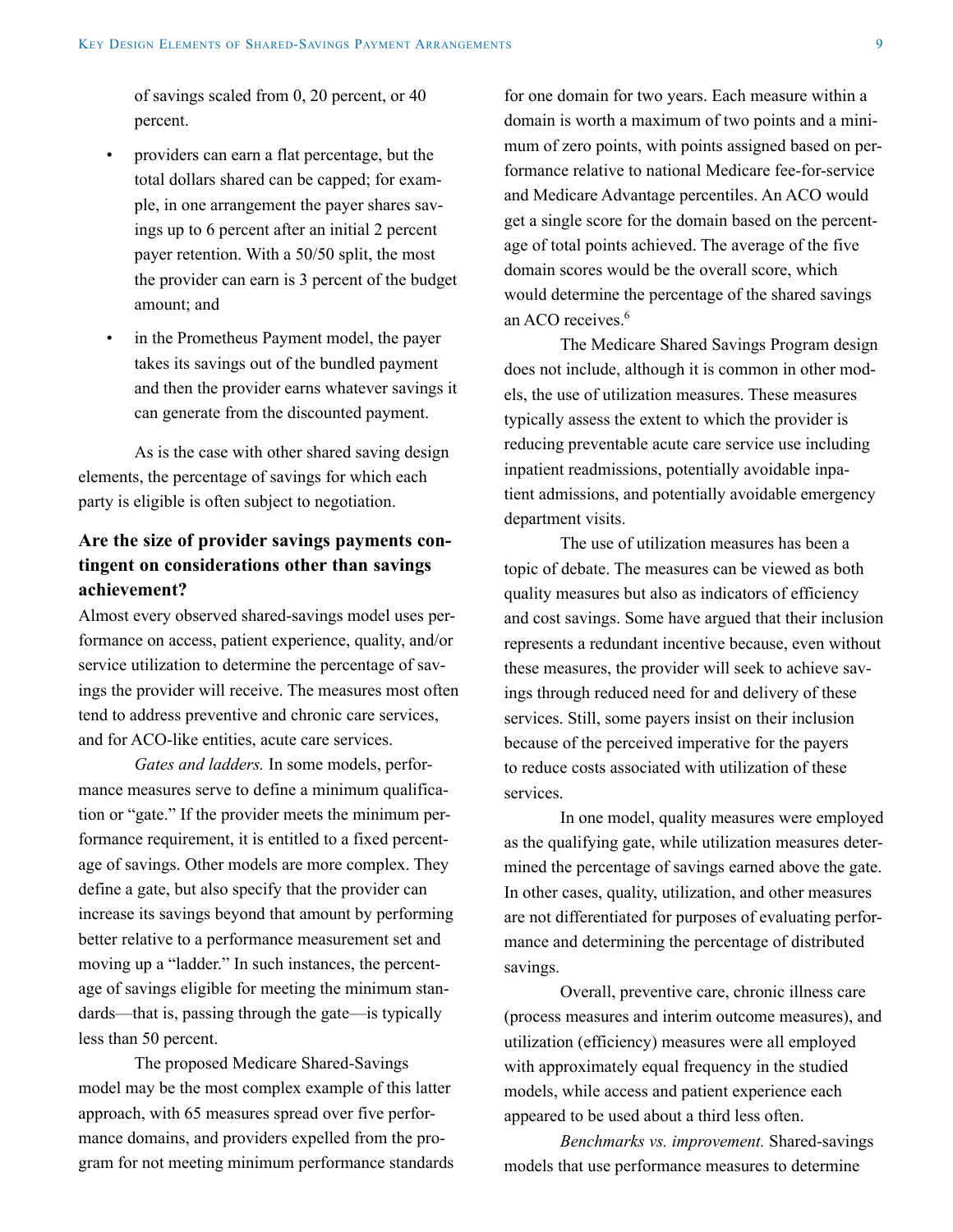provider savings allocation tend to use three basic approaches. The first involves scoring provider performance relative to a benchmark. Examples include regional Healthcare Effectiveness Data and Information Set (HEDIS) percentiles and payer-defined percentiles, as in the CMS Shared Savings Program. As providers meet or exceed higher benchmarks for each measure or composite measure, they earn more points, which translate into a larger share of savings.

The second approach assesses the extent to which provider performance has improved compared with the prior year. Some models require the improvement to be statistically significant while others do not.

The third approach is to consider both performance toward benchmarks and performance improvement. One such example is to require annual improvement until such time that the provider reaches a high external benchmark, at which point the provider must only maintain performance at or above the benchmark year-over-year.

As with most every element of shared-savings model design, there are many variations in the application of the above approaches, including the following:

- the percentage of savings that is contingent on selected performance measures increases over a five-year phase-in period;
- either reporting measures or maintaining performance is required in the first year, while performance improvement is required in the years that follow;
- quality cannot be a consideration in a sharedsavings distribution and the payer can operate a separate but parallel quality incentive pool; and
- quality scores can be combined into a composite measure for assessment purposes to respond to the problem of small observation counts for small provider entities.

## THE FUTURE FOR SHARED-SAVINGS MODELS

**Are shared-savings methodologies considered long-term or transitional payment strategies?**

Many provider and payer participants view shared-savings payment methodologies as transitional, but with an undefined timeframe. Most providers and payers view their recent forays into shared savings as a learning experience and do not presume to know when they will want or be ready to transition to a risk-based payment arrangement with a combination of downside risk and greater upside risk. This approach stands in contrast with the proposed CMS Shared Savings Program, which requires that ACOs transition to a reciprocal upside and downside shared-risk model after two years.

A significant number of shared-savings participants see the model as a long-term strategy, albeit with adjustments over time. At least one payer felt that payment arrangements with downside provider risk would never be viable for smaller provider entities.

## CRITICAL ISSUES IN SHARED-SAVINGS DESIGN AND IMPLEMENTATION

This analysis has revealed a considerable amount of activity in the design and implementation of sharedsavings payment models. It seems likely that additional outreach efforts would have yielded many more varied examples.

The current flurry of activity is sparking creativity and the opportunity to try different approaches. This natural experimentation will facilitate learning, as not all efforts are likely to be equally effective. The trade-off for this experimentation will be the variety of models and performance measures that providers will face and the difficulty for providers trying to respond to disparate incentives.

It is difficult to know what will be the determining success factors for shared-savings payment models, but there are a few critical issues to address and resolve.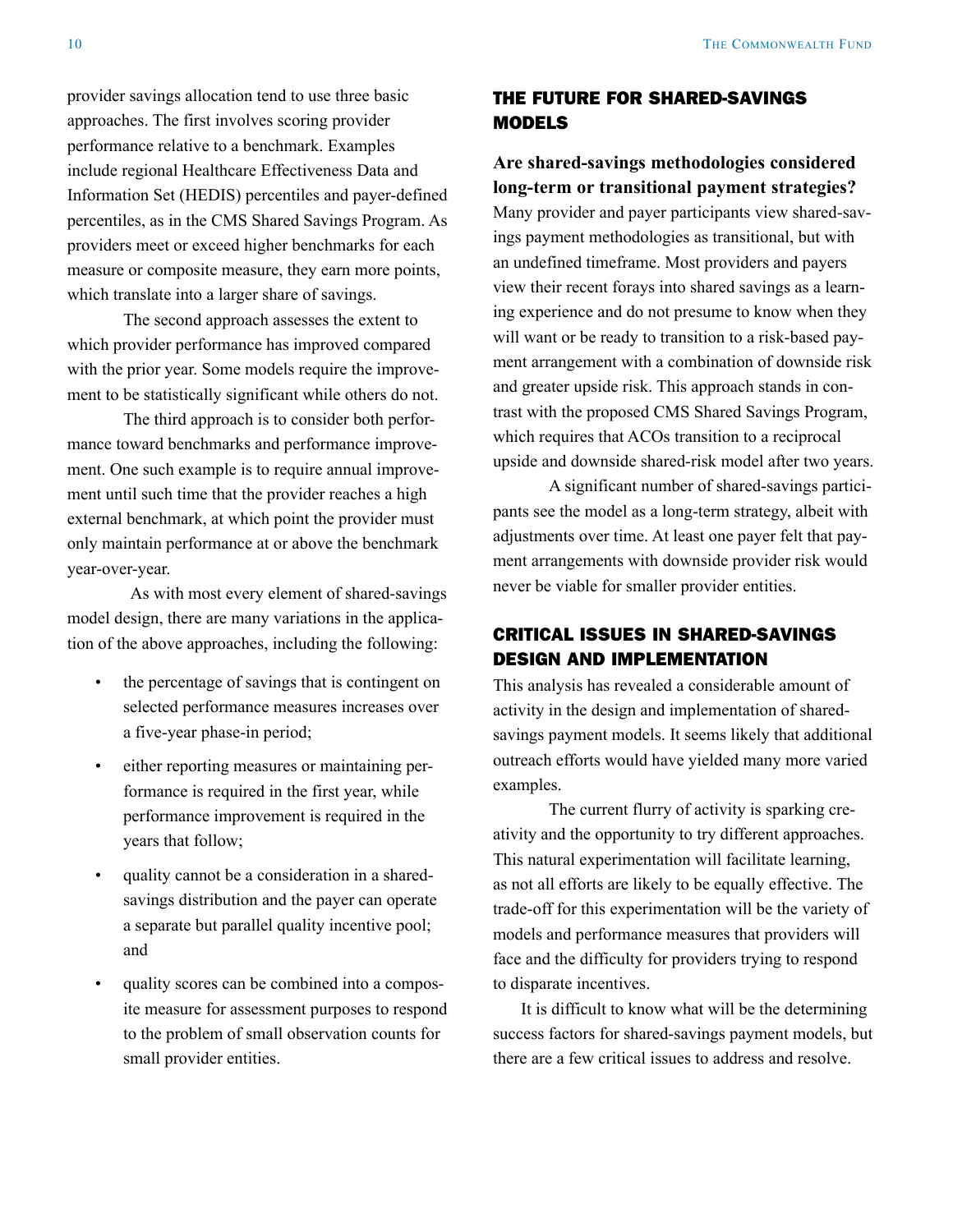#### Determining if Savings Have Been Achieved

Very few interviewees identified this issue as central, but it appears it will be an increasing source of conflict. For those who spoke about it, the topic was the basis for extensive research, analysis, and negotiation. Unless shared-savings programs are implemented only with the very largest of provider organizations—and this scenario seems unlikely—payers and providers must resolve the tension between statistical certainty that savings have been realized and providing a meaningful and attainable incentive for providers to generate savings.

#### Ensuring Providers Succeed

Payment reform provides an incentive for transformation of care delivery, but it does not ensure it. While most interviewed providers recognized this, the payers did not always convey the same understanding. In order to succeed, providers will need certain tools.

*Timely, trended performance data with targets and benchmarks, and the ability to manipulate data.* Most payers are making some data available, but providers need more information. In addition, the provided data are neither consistent nor integrated across payers, except in cases where payers are sending non-Medicare claims files to providers who do their own claims aggregation. Medicare is particularly challenged to provide this support.

*Knowledge and implementation of systems and processes to deliver better care more efficiently.* While some interviewed payers expressed an assumption that large organizations would be able to "figure it out," there are reasons to doubt that providers will always know how to fundamentally transform their businesses. The largest provider organizations have invested heavily in consulting services, process redesign, and infrastructure development, but not all provider organizations have the capacity to do so. Smaller provider organizations and those in poor financial health may have great difficulty responding to the incentive presented by the opportunity to share savings.<sup>7</sup>

#### Aligning Measurement

While some degree of variation across payers may be of value in the near term, competing sets of performance measures in shared-savings methodologies could eventually harm the effectiveness of the payment models, since providers will find it difficult to focus. There may be opportunities for regional coalitions to identify a common framework with which nonfederal payers might align.

#### Refining the Shared-Savings Model

National expectations are high that payment and delivery system reform, simultaneously being advanced by both public and private sector payers, will finally slow the inexorable march of health care cost growth. The scope and complexity of the challenge make it unlikely that the great expectations of today will be immediately realized tomorrow. It will be necessary to learn within and across payer and provider organizations from initial successes and failures and to maintain a resolve to persistently refine the payment model to maximize effectiveness.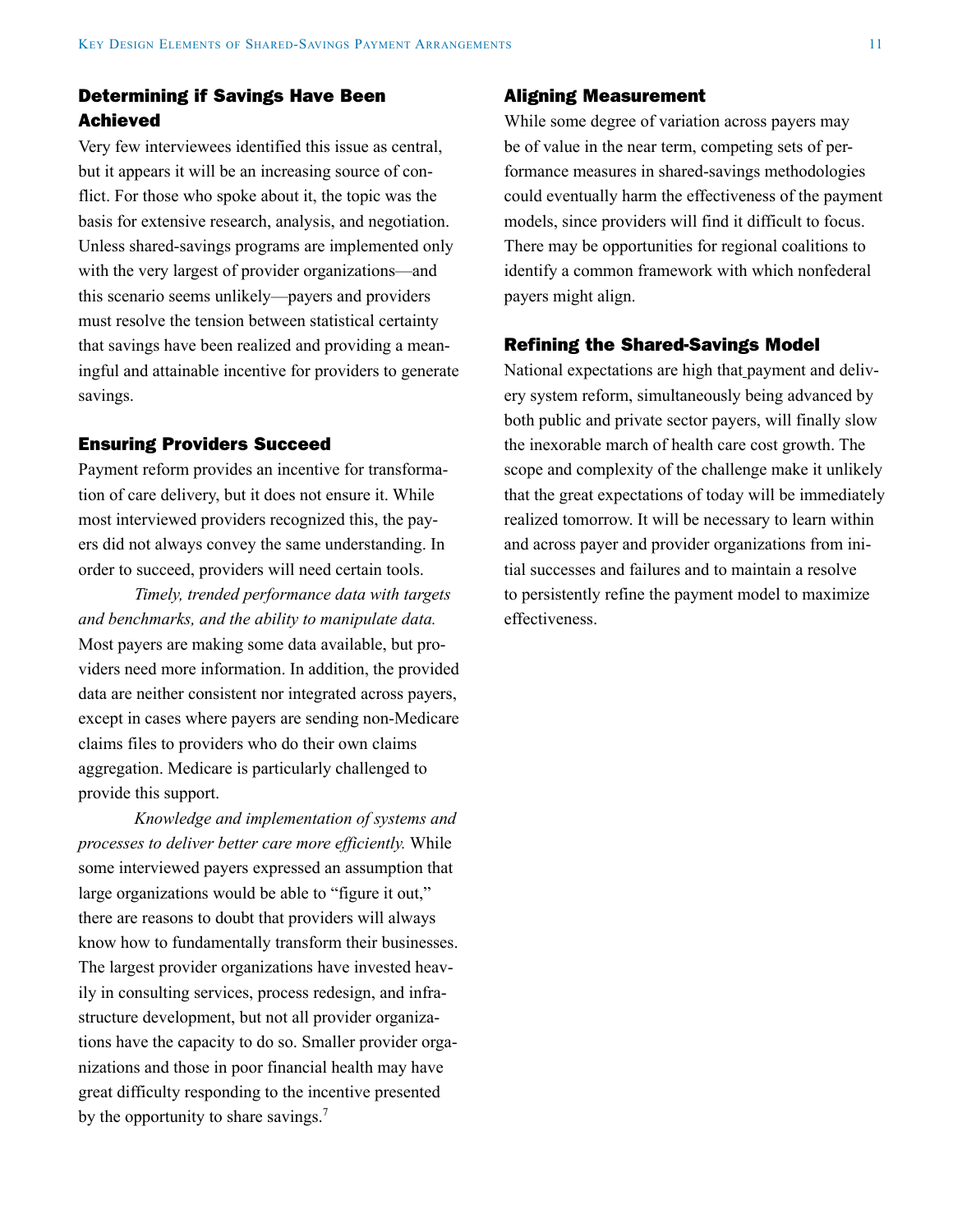#### HOW THIS STUDY WAS CONDUCTED

This issue brief is one of several projects funded by The Commonwealth Fund to document alternative payment models. Most closely related is a project being conducted in parallel by [Catalyst for Payment Reform](http://www.commonwealthfund.org/Publications/Fund-Reports/2011/Jul/Promising-Payment-Reform.aspx) to identify and document ACO shared-risk programs in the public and private sectors. The two project teams have collaborated in their respective work to ensure as comprehensive a list of shared-savings and shared-risk models as possible.

Bailit Health Purchasing conducted 32 telephone interviews with payer and provider organizations and state agency agencies that indicated they were involved in 27 independent past, current, and planned shared-savings payment arrangements. Interviews were performed using a structured instrument. In addition, Bailit considered the Notice of Proposed Rule-Making for the Medicare Shared Savings Program, released on March 31, 2011, by the Centers for Medicare and Medicaid Services (CMS), as an additional shared-savings model for comparative analytical purposes.

The assessed shared-savings programs were primarily applied in primary care practice medical home programs and in ACO-like payment arrangements involving a more broadly defined provider organization such as a multispecialty group practice, integrated delivery system, physician–hospital

organization, or independent practice association. While the medical home shared-savings programs also involved the payment of supplemental payments (typically per member per month), the ACO-like sharedsavings programs did not.

Approximately one-third of the arrangements were formed through medical home or medical home-like programs. Because the medical home and ACO-like shared-savings models did not differ considerably in construction beyond medical home programs providing supplemental per member per month payments, the findings are reported in an integrated fashion.

With the notable exception of the Medicare Physician Group Practice demonstration and experience in California, most of the case examples have been of relatively short duration.<sup>8</sup> Approximately twothirds of the arrangements had 2010 or 2011 start dates. In addition, only the Physician Group Practice demonstration had been formally evaluated for effectiveness.<sup>9</sup>

Finally, it is worth noting that not all selfdescribed shared-savings models meet the definition provided above. In one instance an interviewee revealed that an insurer operated a predefined bonus pool that distributed bonus payments based on provider success in reducing costs. In another instance, the extent to which a provider generated savings influenced the degree to which the provider's fees would be increased in the following year.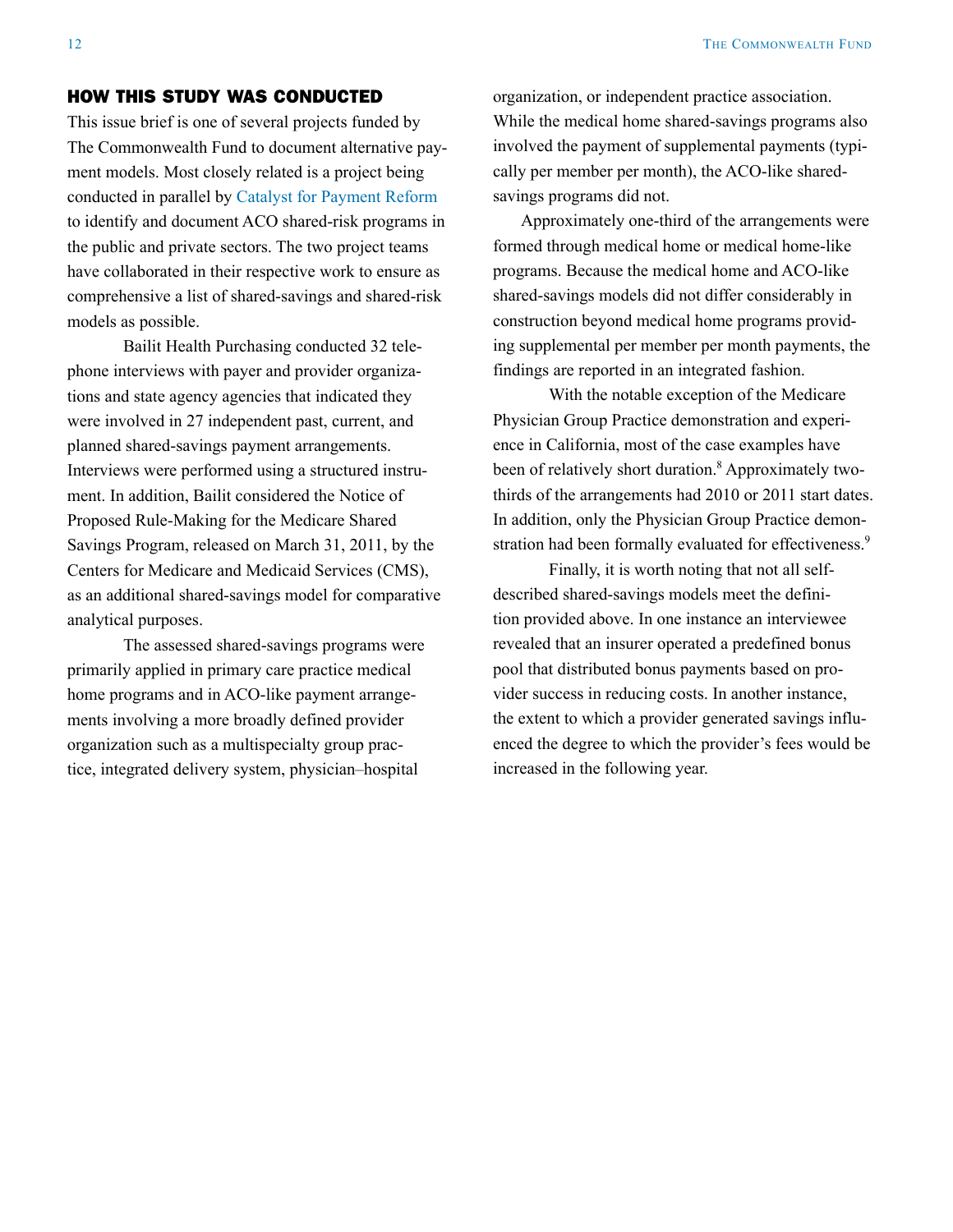#### **NOTES**

- <sup>1</sup> D. McCarthy, R. Nuzum, S. Mika, J. Wrenn, and M. Wakefield, *[The North Dakota Experience:](http://www.commonwealthfund.org/Publications/Fund-Reports/2008/May/The-North-Dakota-Experience--Achieving-High-Performance-Health-Care-Through-Rural-Innovation-and-Coo.aspx)  [Achieving High-Performance Health Care Through](http://www.commonwealthfund.org/Publications/Fund-Reports/2008/May/The-North-Dakota-Experience--Achieving-High-Performance-Health-Care-Through-Rural-Innovation-and-Coo.aspx)  [Rural Innovation and Cooperation](http://www.commonwealthfund.org/Publications/Fund-Reports/2008/May/The-North-Dakota-Experience--Achieving-High-Performance-Health-Care-Through-Rural-Innovation-and-Coo.aspx)* (New York: The Commonwealth Fund, May 2008); and M. Bailit, *Payment Rate Brief* (Washington, D.C.: Patient-Centered Medical Home Initiative, March 2011).
- <sup>2</sup> By excluding acute-care services due to accidents over which the provider may have little perceived influence, at least one initiative believed it could reduce the amount of random variation in medical expenses. It is worth noting that Medicaid payers view accidents as potentially preventable, since they may be attributed to misuse of alcohol or other substances.
- <sup>3</sup> The circumstances are as follows: 1) all ACO participants are physicians or physician groups; 2) 75 percent or more of the ACO's assigned beneficiaries reside in counties outside a metropolitan statistical area; 3) 50 percent or more of the ACO's assigned beneficiaries were assigned on the basis of services received from Method II Critical Access Hospitals; and 4) at least 50 percent of the ACO's assigned beneficiaries had at least one encounter with a participating rural health clinic or federally qualified health center.
- <sup>4</sup> Centers for Medicare and Medicaid Services, *What Providers Need to Know: Accountable Care Organizations* (Washington, D.C.: U.S. Department of Health and Human Services, April 2011), [http://](http://www.cms.gov/MLNProducts/downloads/ACO_Providers_Factsheet_ICN903693.pdf) [www.cms.gov/MLNProducts/downloads/ACO\\_](http://www.cms.gov/MLNProducts/downloads/ACO_Providers_Factsheet_ICN903693.pdf) [Providers\\_Factsheet\\_ICN903693.pdf.](http://www.cms.gov/MLNProducts/downloads/ACO_Providers_Factsheet_ICN903693.pdf)
- <sup>5</sup> In arrangements where the payer has provided prospective payments, as is common in medical home models, those payments are typically netted out of any savings.
- <sup>6</sup> M. A. Zezza, *[Proposed Rules for Accountable Care](http://www.commonwealthfund.org/Publications/Other/2011/Proposed-Rules-for-ACOs.aspx)  [Organizations Participating in the Medicare Shared](http://www.commonwealthfund.org/Publications/Other/2011/Proposed-Rules-for-ACOs.aspx)  [Savings Program: What Do They Say?](http://www.commonwealthfund.org/Publications/Other/2011/Proposed-Rules-for-ACOs.aspx)* (New York: The Commonwealth Fund, April 2011).
- <sup>7</sup> Research suggests that pay-for-performance has proven less effective with hospitals in poor financial health than for those in a strong financial condition. See R. M. Werner, J. T. Kolstad, E. A. Stuart et al., "The Effect of Pay-for-Performance in Hospitals: Lessons for Quality Improvement," *Health Affairs,* April 2011 30(4):690–98.
- <sup>8</sup> This demonstration was a model for the Medicare Shared Savings Program. Its design differed from the proposed draft Shared Savings Program in several ways. A few examples include 1) the demonstration's focus on very large practice organizations, 2) the demonstration's exclusive use of shared savings (and not shared risk), and 3) the use of an external control group to assess savings achievement as opposed to calculating expected spending based on the previous three years of historical expenditures for the same assigned patients.
- <sup>9</sup> The evaluation concluded, "The improvement in the quality measure processes and reporting in the first two years of the demonstration suggest that access has been improved while providing high quality care. The effect of the demonstration on promoting expenditure savings is less certain." See K. Sebelius, *Report to Congress: Physician Group Practice Demonstration Evaluation Report* (Washington, D.C.: U.S. Department of Health and Human Services, 2009), [http://www.cms.gov/](http://www.cms.gov/DemoProjectsEvalRpts/downloads/PGP_RTC_Sept.pdf) [DemoProjectsEvalRpts/downloads/PGP\\_RTC\\_Sept.](http://www.cms.gov/DemoProjectsEvalRpts/downloads/PGP_RTC_Sept.pdf) [pdf](http://www.cms.gov/DemoProjectsEvalRpts/downloads/PGP_RTC_Sept.pdf).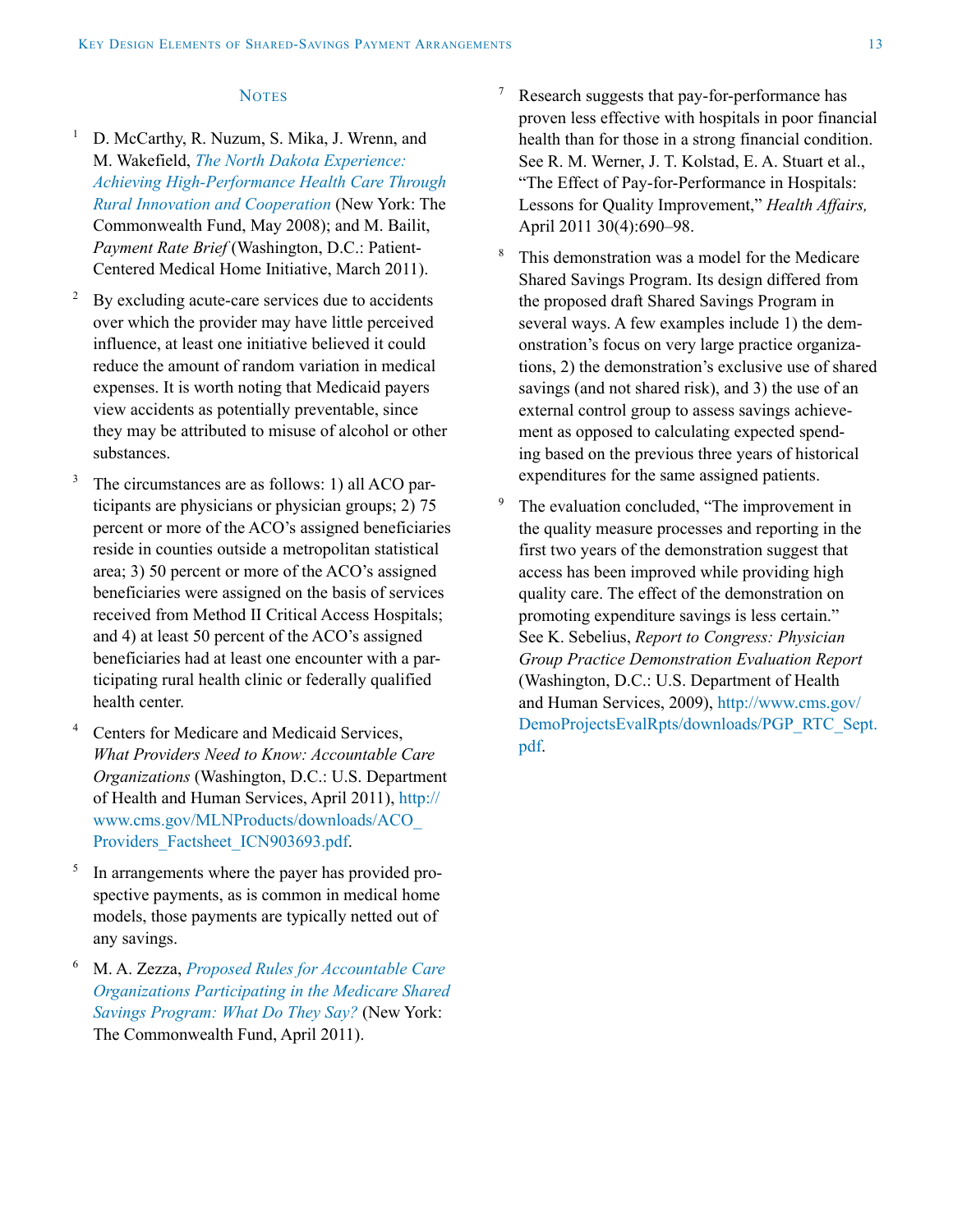| Organization                                                                                                                              | <b>Organizational Type</b> |
|-------------------------------------------------------------------------------------------------------------------------------------------|----------------------------|
| Advantra Total Care (KS)                                                                                                                  | Provider                   |
| AdvocateCare (IL)                                                                                                                         | Provider                   |
| Anne Arundel Health Systems (MD)                                                                                                          | Provider                   |
| Anthem Blue Cross (CA)                                                                                                                    | Payer                      |
| Baptist Health System (TX)                                                                                                                | Provider                   |
| Billings Clinic (MT)                                                                                                                      | Provider                   |
| <b>Blue Cross Blue Shield of Illinois</b>                                                                                                 | Payer                      |
| Blue Cross Blue Shield of Minnesota*                                                                                                      | Payer                      |
| <b>Blue Cross Blue Shield of Tennessee</b>                                                                                                | Payer                      |
| <b>Blue Shield of California</b>                                                                                                          | Payer                      |
| Capital Blue Cross (PA)                                                                                                                   | Payer                      |
| CareFirst (MD)                                                                                                                            | Payer                      |
| Centers for Medicare and Medicaid Services (Medicare Physician Group<br>Practice Demonstration)                                           | Payer                      |
| Centers for Medicare and Medicaid Services (MMA 646 Medicare Health Care<br>Quality Demonstration programs in Indiana and North Carolina) | Payer                      |
| Everett Clinic (WA)                                                                                                                       | Provider                   |
| Fairview Health System (MN)                                                                                                               | Provider                   |
| Geisinger Health System (PA)                                                                                                              | Provider                   |
| Harvard Pilgrim (MA)                                                                                                                      | Payer                      |
| Health Partners (MN)                                                                                                                      | Provider                   |
| Independence Blue Cross (PA)                                                                                                              | Payer                      |
| Maryland Health Care Commission                                                                                                           | <b>State</b>               |
| Massachusetts Executive Office of Health and Human Services                                                                               | <b>State</b>               |
| Medica (MN)                                                                                                                               | Payer                      |
| Northwest Physicians Network (WA)                                                                                                         | Provider                   |
| Norton Healthcare (KY)                                                                                                                    | Provider                   |
| Pennsylvania Governor's Office of Health Care Reform                                                                                      | <b>State</b>               |
| <b>Prometheus Payment</b>                                                                                                                 | Payment organization       |
| Regence BlueShield of Washington                                                                                                          | Payer                      |
| Tucson Medical Center (AZ)                                                                                                                | Provider                   |
| UW Medicine Neighborhood Clinics (WA)                                                                                                     | Provider                   |
| Washington Health Care Authority                                                                                                          | <b>State</b>               |
| WellStar Health System (GA)                                                                                                               | Provider                   |

#### **Appendix. Interviewed Organizations**

Note: In a few instances a consultant to a state was interviewed in lieu of state personnel.

\* Interview performed by Booz Allen and results shared with Bailit Health Purchasing, LLC.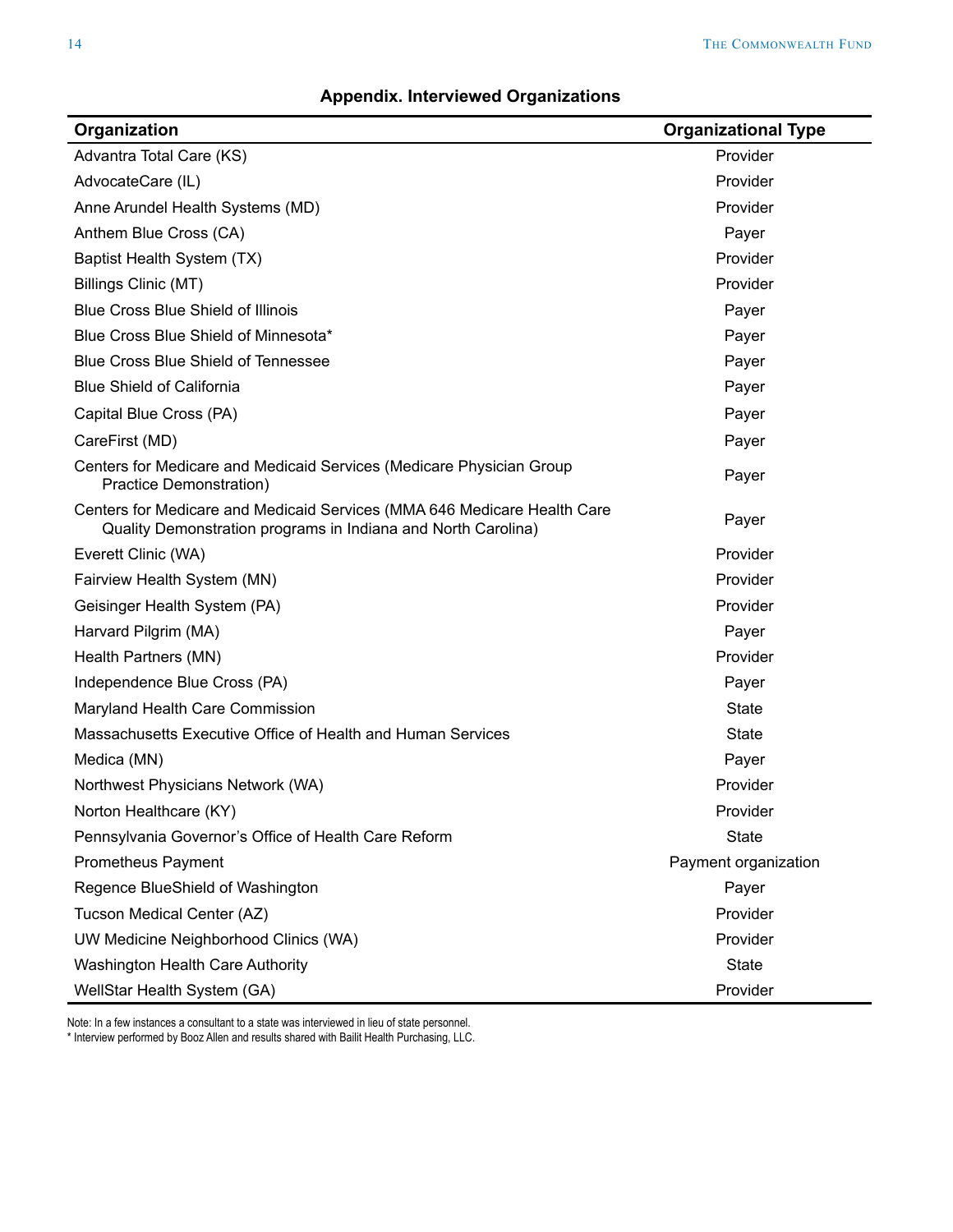#### ABOUT THE AUTHORS

Michael Bailit, M.B.A., is president of Bailit Health Purchasing, LLC. For the past 15 years, Mr. Bailit has worked extensively with public agencies, purchaser coalitions, and employers to advance the effectiveness of their health care purchasing activities. He previously served as assistant commissioner for the Massachusetts Division of Medical Assistance and as a benefits manager for Digital Equipment Corporation. He also has experience working in the health insurance industry. Mr. Bailit received a master of business administration degree from the Kellogg Graduate School of Management at Northwestern University.

Christine Hughes, M.P.H., has been a senior consultant with Bailit Health Purchasing for more than 10 years. Ms. Hughes' work at Bailit Health includes research on best practices regarding: payment reform, patientcentered medical homes, pay-for-performance, and value-based insurance design. She previously served as Deputy Director for the Medicaid Managed Care Program at the Massachusetts Division of Medical Assistance. She also has experience in network contracting with a large integrated delivery system (Partners Community Health Care) and a staff model HMO (Health Care Plan). Ms. Hughes received a master of public health degree from Boston University School of Public Health.

#### **ACKNOWLEDGMENTS**

The authors would like to thank Stu Guterman and Anne-Marie Audet for their advice and feedback, and Suzanne Delbanco and Catherine Eikel Major for collaborating while conducting the parallel studies.

*Editorial support was provided by Deborah Lorber.*